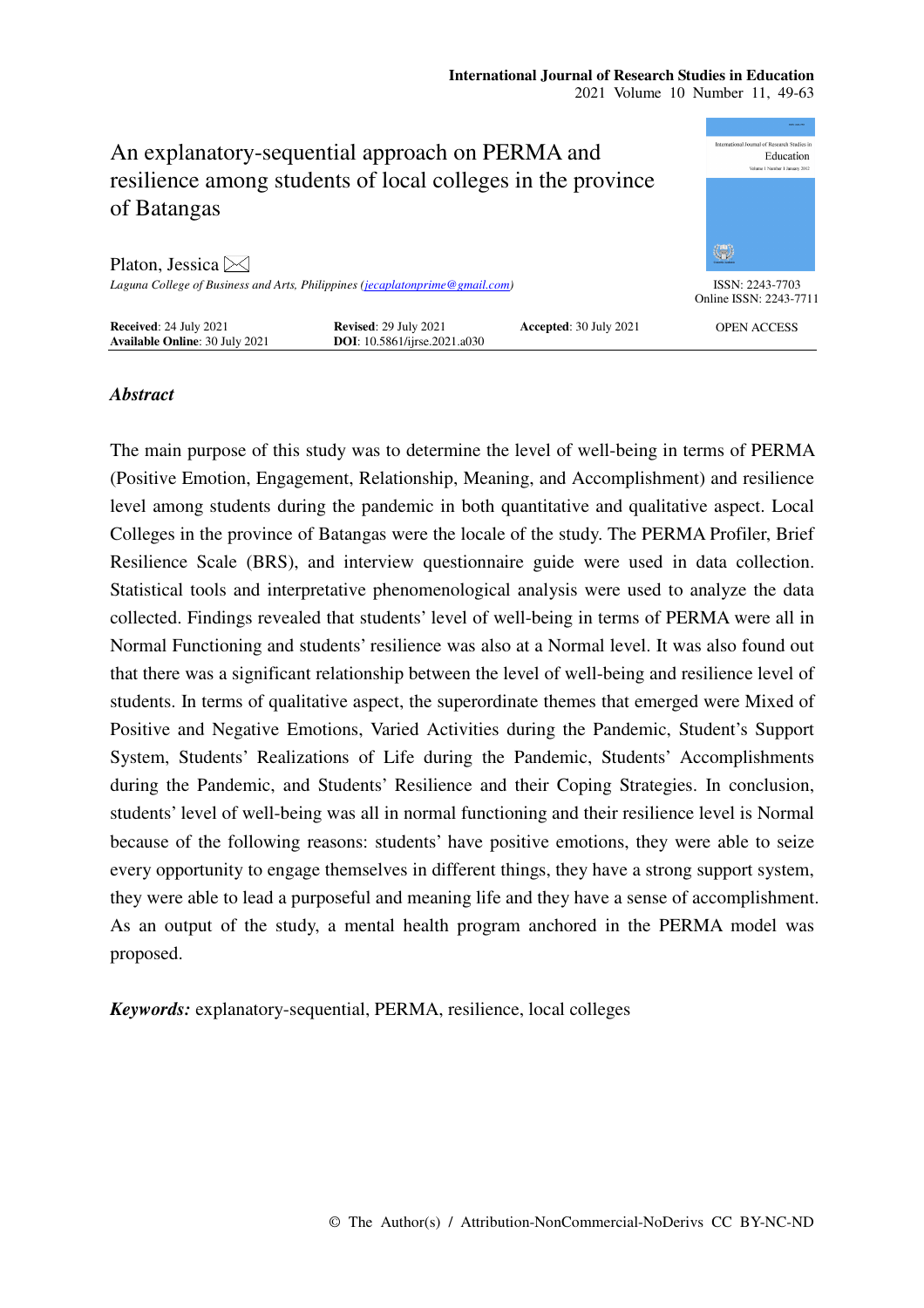# **An explanatory-sequential approach on PERMA and resilience among students of local colleges in the province of Batangas**

#### **1. Introduction**

Since March 2020, the Philippines has been battling the pandemic. It has hit the world and society hard. The lives of people, including the lives of young people are drastically changing. The implementation of different community quarantine guidelines significantly and abruptly altered people's routine activities. The paradigm shift in teaching and learning in which the utilization and adoption of distance learning at all education levels were spurred by the pandemic. Socialization is highly discouraged and restricted. Overwhelming changes brought about by these circumstances are indeed tough and detrimental for Filipinos' social, physical and mental well-being. Transitioning to the new normal and enduring the setbacks caused too much uncertainty, fear, emotional distress, and anxiety for many, especially the learners who are directly affected. Uy (2020) mentioned that adapting to new realities and the huge change in the daily routine of adapting to the "new normal" affects the mental health of every Filipino in general.

Given the toll on students' mental health and well-being that the pandemic has brought upon, Guidance Counselors and teachers need to help students look after their mental well-being and to provide support and guidance for students to thrive for continuous holistic development despite the pandemic. Their tough job made even tougher because of the current situation, however, Guidance Counselors' role according to Nelson, Tarabochia, and Koltz (2015) is to design, deliver, and evaluate comprehensive counseling programs that are focused on enhancing student development and success. King-White (2019) stated that school counselors are the leaders, advocates, and change agents within schools that have the qualities for supporting students with mental health challenges within the school setting. Therefore, maintaining and strengthening students' well-being is in the hands of the counselors with the assistance of the teachers. Similarly, as mentioned by Spencer (2019), part of the educators' duty is ensuring students are safe and are sufficiently educated on how to support and look after their well-being. Booth (2019) stated that teachers are in the fortunate position of spending a lot of time with the students, gaining a unique insight into students' behavior outside the home. This therefore allows the teachers to act as the first line of support in times of difficulty. Also, teachers can support students' well-being by creating and fostering a safe and positive learning environment. Lastly, collaborative efforts between counselors and teachers lead to maximizing their impact on students' well-being. Therefore, teacher-counselor partnership is essential for promoting students' well-being, development and success.

The main purpose of this study is to determine students' level of well-being and resilience level during the COVID-19 pandemic in both quantitative and qualitative aspect. With all these challenges that are detrimental to our Filipino learners, they need to develop self-awareness and self-understanding when it comes to their mental well-being. Awareness of what keeps them sane and mentally healthy is an important factor not only in coping with distressing situations but also, in thriving to live a flourishing and meaningful life. This study aims to contextualize and materialize relevant mental health programs that will promote, enhance, and strengthen students' well-being and resilience.

# *1.1 Theoretical Framework*

Seligman (2011) hypothesized that PERMA (Positive Emotion, Engagement, Relationships, Meaning, and Accomplishment) are the elements of well-being (Martin Seligman, 2018). According to Pascha (2020), Seligman developed a five core element of psychological well-being and happiness. Seligman believes that these five elements can help people work towards a life of fulfillment, happiness, and meaning. Seligman's theoretical model (PERMA) helps us understand these elements and what we can do to maximize each element to reach a life full of happiness. In addition, as mentioned by Kashdan (2017), Seligman argues that each of these five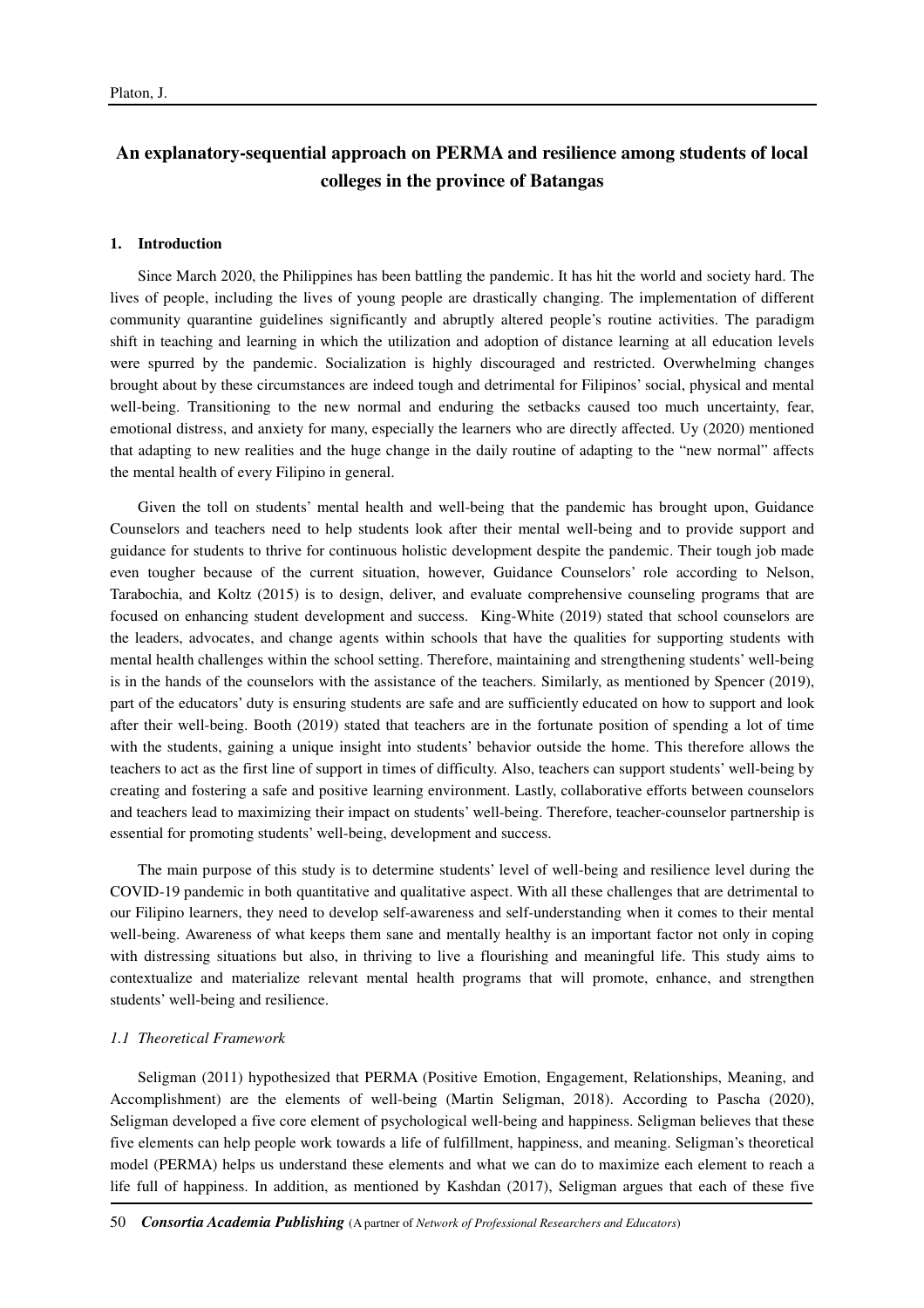components is intrinsically rewarding, representing a valuable end game for any human activity. Together, these five indicators of well-being supposedly give rise to human flourishing. Maximum well-being leads to a state of flourishing. According to David (2020), flourishing is described as a state of thriving of being full of vitality, and prosper as individuals and as a group. Moreover, according to Moore (2020), resilience theory argues that it's not the nature of adversity that is most important, but how we deal with it. This explains that when we face adversity, misfortune, or frustration, resilience helps us bounce back, survive, recover, and even thrive.

# *1.2 Research Design*

The study utilized mixed methods research design. Specifically, it employed sequential explanatory approach. Mixed methods research is the combination and integration of qualitative and quantitative methods in the same study. As cited in Azorin (2016), the overall purpose and central premise of mixed methods studies are that the use of quantitative and qualitative approaches in combination provides a better understanding of research problems and complex phenomena than either approach alone (Creswell & Plano Clark, 2007). Through this approach, students' level of well-being and resilience level in both quantitative and qualitative aspect were determined.

# *1.3 Research Paradigm*



*Figure 1.* Research Paradigm

*Purpose Statement* - The main purpose of this study was to determine the level of well-being in terms of PERMA elements and resilience level among students of Local Colleges in the Province of Batangas during the COVID-19 pandemic in both quantitative and qualitative aspect. Determine the resilience level among students of Local Colleges in the Province of Batangas during the COVID-19 pandemic in both quantitative and qualitative aspect. In addition, this study also sought to determine if there is any significant relationship between the level of well-being and resilience level among students. Lastly, based on the findings of the study, a mental health program anchored in PERMA model was sought to propose.

*Hypothesis -* This study hypothesized that there is no significant relationship between the level of well-being and resilience level among students of Local Colleges in the Province of Batangas during the COVID-19 pandemic.

*Scope and Delimitations -* The main purpose of the study was to determine the students' level of well-being and resilience level during the COVID-19 pandemic. Well-being and resilience were determined using the mixed methods research design. Well-being was measured in terms of PERMA elements: positive emotion, engagement, relationships, meaning, and accomplishment. Level of well-being and resilience level were measured through the use of two standardized tools - The PERMA Profiler and Brief Resilience Scale. Meanwhile, Focus Group Discussion was conducted to qualitatively determine the well-being and resilience of the students. Respondents of the study were the tertiary students aging from 18 to 22 years old from different programs and levels of Local Colleges in the Province of Batangas. Schools particularly Colegio ng Lungsod ng Batangas (CLB), Kolehiyo ng Lungsod ng Lipa (KLL), and Tanauan City College (TCC) were the research locale of the study.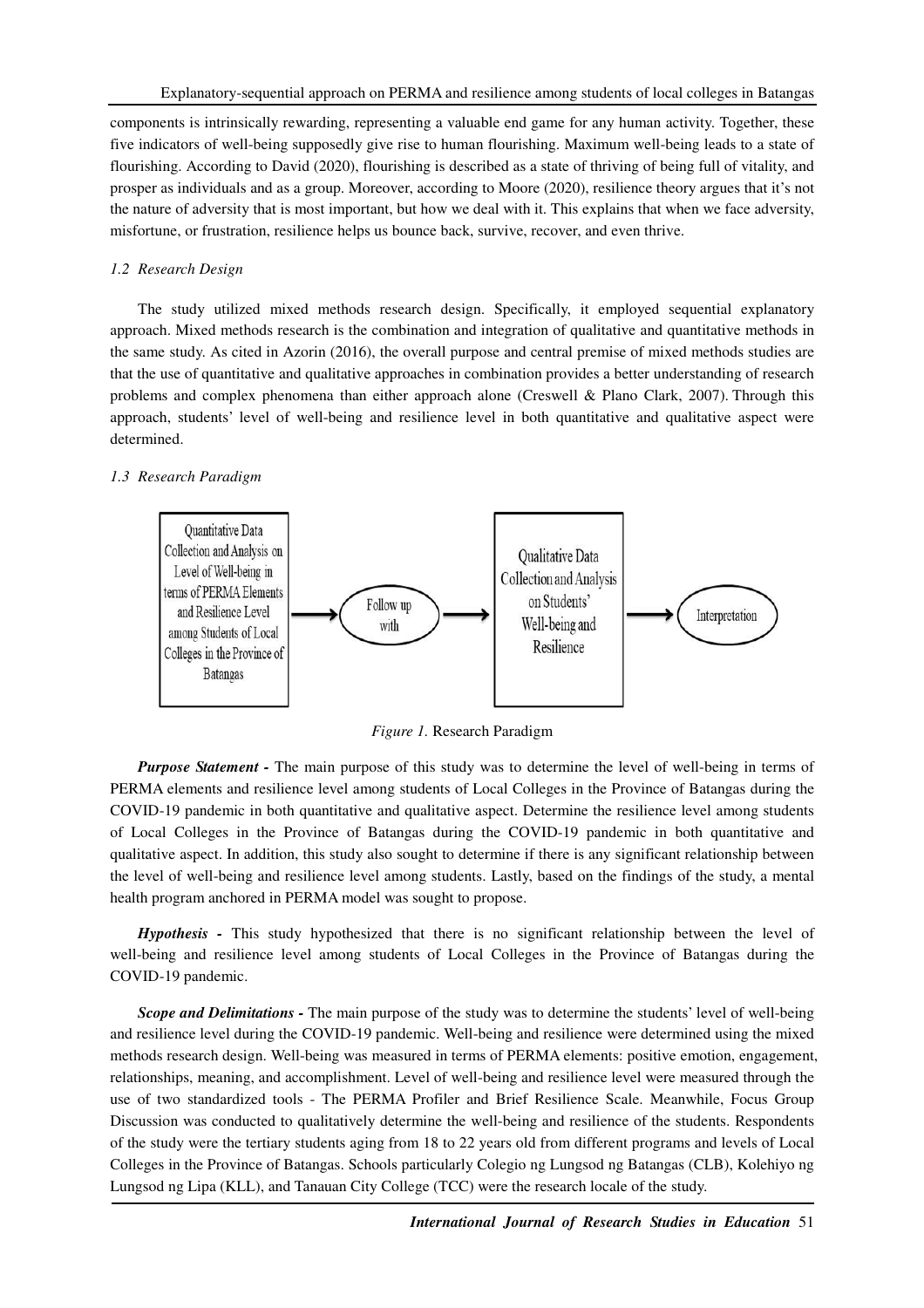The method of data collection used was an internet-based data gathering procedure through Google Form. Aside from the current situation brought about by the pandemic where face-to-face interaction is discouraged and restricted especially in the educational institutions, the two instruments were only possible to administer through an online platform, hence, paper-and pencil administration was not possible. Focus group discussion (FGD) was also conducted online through Google Meet.

# **2. Related Literature and Studies**

Mulder (2018) and Pascha (2020) both mentioned that the PERMA model was developed by one of the founders of positive psychology, Martin Seligman. This model helps people to work towards a life of fulfillment, happiness, and meaning. PERMA is the acronym for the five - according to Seligman - important building blocks of well-being and happiness: Positive emotion, Engagement, Relationship, Meaning, and Accomplishment. There are numerous definitions given to resilience. Resilience is defined by many as either a trait or a process. Cohen (2016) and Hurley (2019) defined resilience as a trait. They both stated that resilience is the capacity or ability of a person to adapt, cope and recover from difficult life events and to new situations. However, American Psychological Association (APA), Fernández et al. (2018), and Riopel (2020) all defined resilience as a process. Uniformly, they defined resilience as the process of successfully adapting well in the face of adversity and bouncing back quickly especially through mental, emotional, and behavioral flexibility and adjustment to external and internal demands.

Some factors contribute to building and/or strengthening one's resilience. According to American Psychological Association (APA), several factors contribute to how well people adapt to adversities, predominant among them (a) the ways in which individuals view and engage with the world, (b) the availability and quality of social resources, and (c) specific coping strategies. On the other hand, as mentioned by Hurley (2019), there are protective factors such as social support, realistic planning, self-esteem, coping skills, communication skills, and emotional regulation that help build resilience by improving coping skills and adaptability. Moreover, Harms et al. (2018) mentioned three protective factors: individual factors, social factors, and community factors.

Well-being and resilience are important in preventing the onset of mental health problems as well as potentially lessening the severity of existing mental health problems. There are a number of studies that provide evidence about the relationship between well-being and resilience. Abreu and Blanco (2017), Chow et al. (2018), Fernández et al. (2018), Harms et al. (2018), Kajbafnezhad and Keshi (2015), Li and Hasson (2020), Satici (2016), Svence and Majors (2015), Tomyn and Weinberg (2016), Turner et al. (2017), Wu et al. (2020), and Yu and Chae (2020) all stated that psychological well-being and resilience have positive and significant correlation and relationship. Resilience significantly predicts and influences well-being, therefore, it is one of the psychological factors that affect well-being. Moreover, Burns et al. (2020), Khan et al. (2020), The New York Times (2020), and Anderson (2020) all presented that this pandemic had a significant impact on student's mental health and well-being. Comparably, Camitan, and Bajin (2021) found out that all the five pillars of well-being are significant positive correlates of resiliency. They also believed that the result of their study found clear support to PERMA concept of Seligman (2011) as necessary ingredients of resiliency. In a nutshell, resilience and well-being are fundamentally related.

#### **3. Methodology**

The study utilized mixed methods research design. Specifically, it employed sequential explanatory approach. Mixed methods research is the combination and integration of qualitative and quantitative methods in the same study. As cited in Azorin (2016), the overall purpose and central premise of mixed methods studies are that the use of quantitative and qualitative approaches in combination provides a better understanding of research problems and complex phenomena than either approach alone (Creswell & Plano Clark, 2007). Through this approach, students' level of well-being and resilience level in both quantitative and qualitative aspect were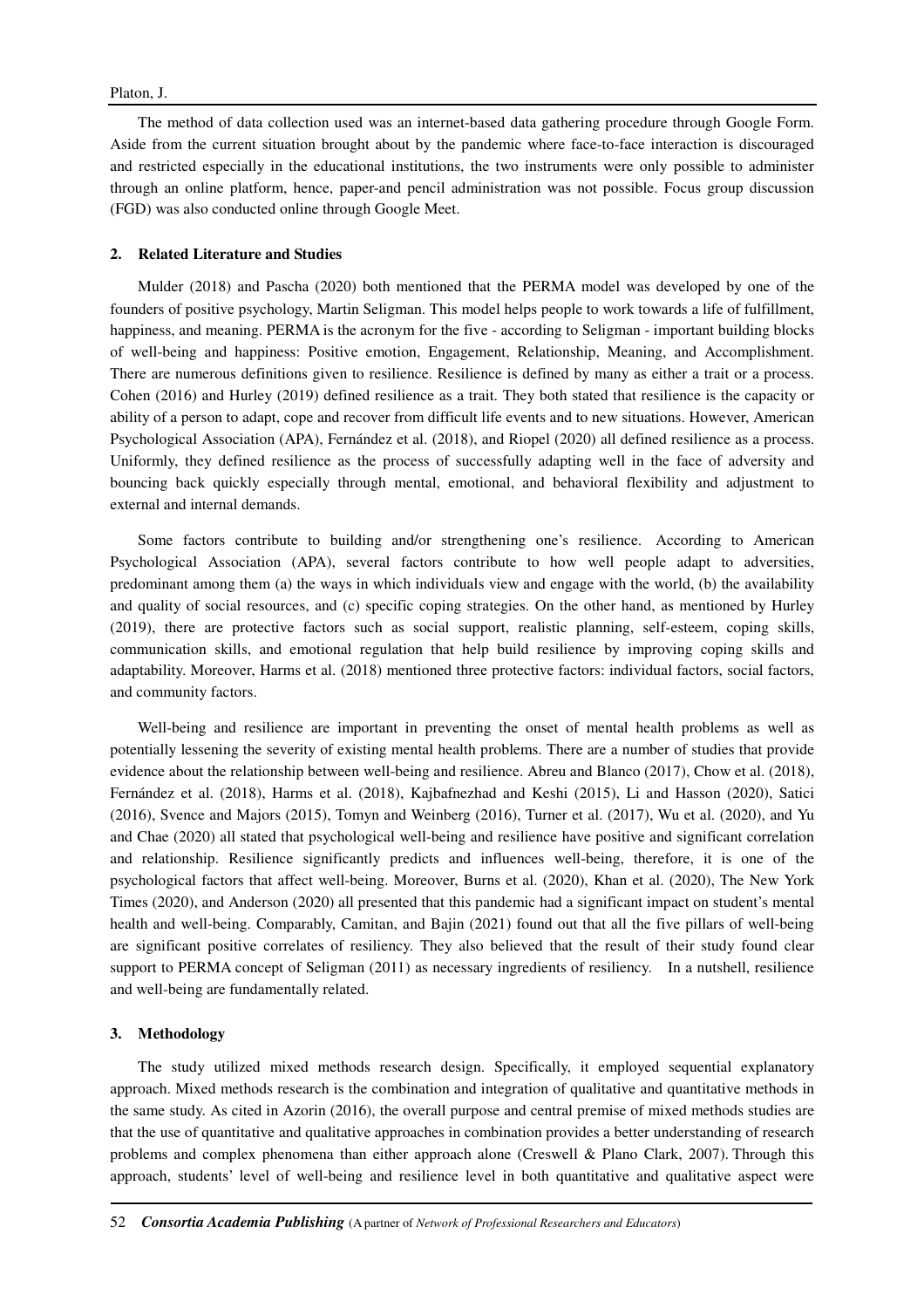determined.

The instruments used in this study were The PERMA Profiler, Brief Resilience Scale (BRS), and Interview questionnaire guide. The PERMA Profiler is a standardized measure developed by Butler and Kern (2015). This tool was used to measure the level of well-being of the students. This instrument measured flourishing in terms of five domains: positive emotion, engagement, relationships, meaning, and accomplishment. This measure consisted of 23 items wherein the health, negative emotion, loneliness, and overall happiness questions act as filler questions and provide more information; there were 15 PERMA questions (3 per PERMA domain). Questions were on an 11-point scale ranging from 0 to 10, with the endpoints labeled. The scores were calculated based on the average of the items comprising each factor and were interpreted as very high functioning, high functioning, normal functioning, sub-optimal functioning, and languishing. Moreover, the Brief Resilience Scale (BRS) is a standardized measure developed by Smith et al. (2008). This tool was used to measure the resilience level. BRS was created to assess the ability to bounce back or recover from stress. It is a simple, self-assessment tool that individuals can use to assess their resilience. As cited in Psytoolkit.org, according to Windle et al. (2011), it is one of the best and highly recommended resilience scales. This measure is consisting of six statements for individuals to agree or disagree. Item responses can strongly disagree, disagree, neutral, agree, or strongly agree. Scoring was measured on a 5-point scale and can generate a resilience score ranges from 6-30. Scores were interpreted as high resilience, normal resilience, and low resilience.

The researcher first conducted quantitative data collection. The researcher sent a request letter to the College President or Administrator of the three local colleges. Letters were sent through email. After getting her permission, the researcher requested the total number of students aging from 18-22 years old. Data obtained was used to compute the sample size. The researcher then coordinated with the assigned personnel of the institutions to assist her in the dissemination of the research instruments. Research instruments were in the Google Form version. A letter regarding the nature and objectives of the study as well as the letter of consent were also included in Google Form. Upon meeting the target number of respondents, the researcher gathered and organized the responses from the Google Sheet. Data obtained were arranged using Excel and presented per element. Afterward, consolidated data were forwarded to the Statistician for computation. Statistical tools such as frequency distribution, weighted mean, and Pearson's Correlation Coefficient were used.

Afterward, the researcher then conducted qualitative data collection. The interview questionnaire guide used was validated by three Qualitative Data Analyst (QDA) and one potential participant of the study. On the other hand, the researcher selected ten (10) students from the respondents of the study. They were chosen to participate in the Focus Group Discussion. The researcher sent a letter of informed consent to the participants. They were also informed about the details of the Focus Group Discussion to be conducted. After Focus Group Discussion was conducted through Google Meet, responses were collected and transcribed. After careful analysis of the responses from the ten (10) participants particularly zeroing in on the similarities of the responses, superordinate and subordinate themes were extracted and presented in thematic charts. Responses were analyzed using interpretative phenomenological analysis or thematic analysis. The researcher then forwarded the thematic charts to the assigned Qualitative Data Analyst to check and verify the accuracy of the themes that emerged. Both quantitative and qualitative results were compared, contrasted, and interpreted. Findings from the qualitative data were used to further explain and elaborate on the quantitative results.

# **4. Results and Discussions**

Based on the data gathered and after cautious and comprehensive analysis of the investigation, the following are the findings of the study in summarized form. The following tables provided the results of the assessments conducted to determine the level of well-being among students of Local Colleges in the Province of Batanags during the COVID-19 pandemic in terms of Positive Emotion, Engagement, Relationship, Meaning, and Accomplishment.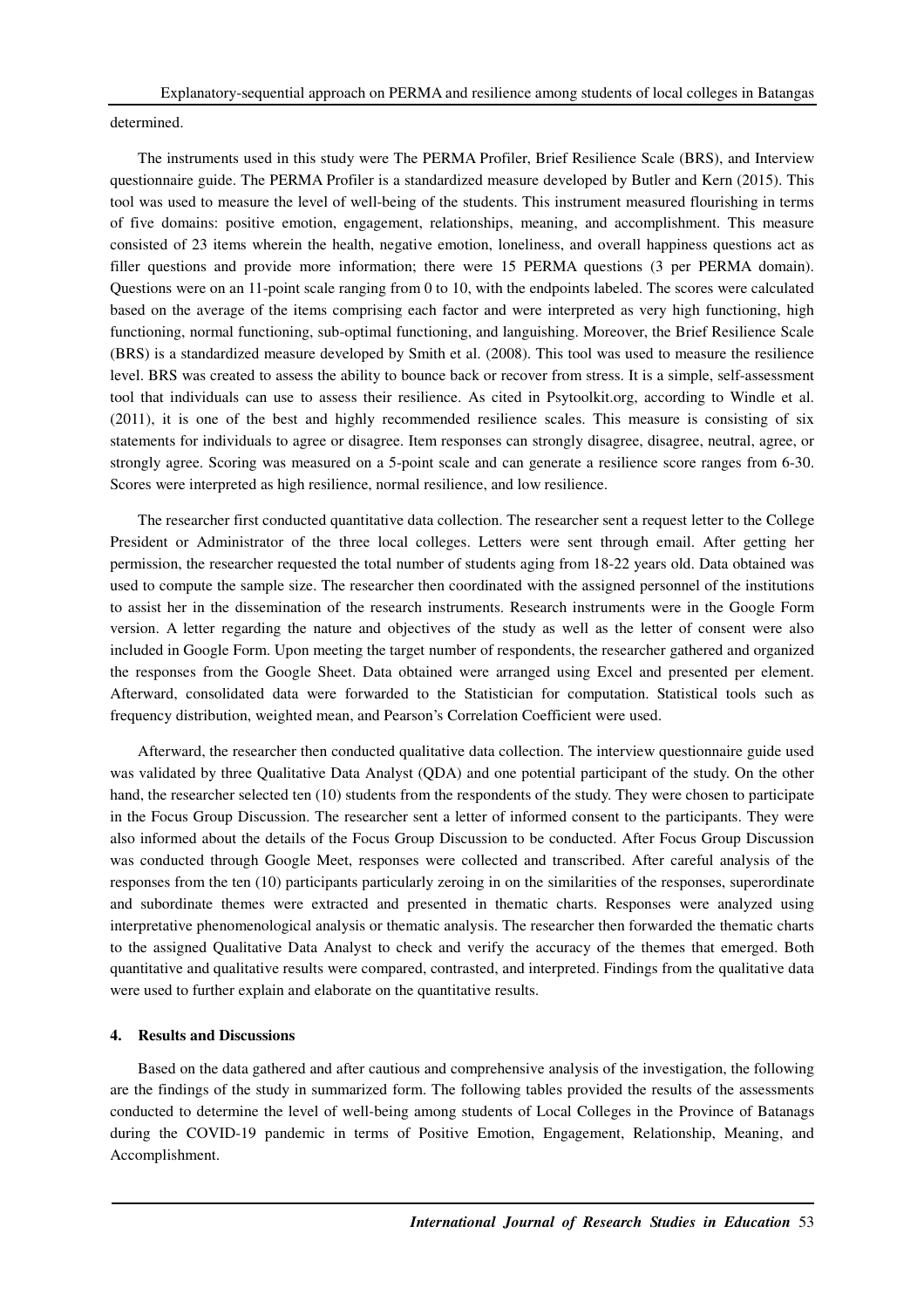### **Table 1.1**

*Well-being among Students in Batangas during the COVID-19 pandemic in terms of Positive Emotion* 

| Indicators                                    | Mean | Interpretation |
|-----------------------------------------------|------|----------------|
| P1: In general, how often do you feel joyful? | 6.91 | NF             |
| P2: How often do you feel positive?           | 7.14 | NF             |
| P3: To what extent do you feel contented?     | 7.94 | NF             |
| Composite                                     | 7 33 | NF             |

Legend: 9 and above Very High Functioning (VHF), 8 to 8.9 High Functioning (HF) 6.5 to 7.9, Normal Functioning (NF), 5 to 6.4 Sub Optimal Functioning (SF), and below 5 Languishing (L).

Table 1.1 shows the level of well-being among students of local colleges in the Province of Batangas during the COVID-19 pandemic in terms of Positive Emotion. The general composite assessment is **7.33** and interpreted as **Normal Functioning**. It implies that the student's level of well-being is in normal functioning because of the positive emotions they have despite the pandemic. Due to the circumstances brought by the pandemic, chances are, students experienced a roller coaster of emotions which includes but not limited to being happy, sad, excited, angry, afraid, grateful, proud, scared, confused, stressed, relaxed, worried, bored, frustrated, tired, and anxious. Students being contented could mean that they let their positive emotions outnumber negative ones. Students would probably rather feel a positive emotion than a negative one. However, although positive emotions are present, being joyful is not the emotion they always feel.

 Balibay (2020) mentioned that Filipinos are finding more reasons to be positive in this time of lockdown to stop the spread of COVID-19. Also, Garcia (2018) stated that even if in the midst of poverty, politics, and calamities, Filipinos seem to always see the silver lining. As cited in Eliüşük (2018), according to Seligman (2011), we need a positive feeling in our lives to live well. Likewise, as cited in Pogosyan (2016), our day-to-day positive emotions function as nutrients for our overall well-being, that today's positive emotions do not simply exemplify today's well-being, they also help to create next month's increase in well-being. As cited in Ford and Mauss (2020), research has shown that people who experience more frequent positive emotions and less frequent negative emotions have higher well-being. Research has shown that focusing on positive emotions has a range of benefits such as broadened ideas or activities, improved performance-related outcomes, improved general well-being, decreased feelings of stress, and reduced negative emotions.

 Comparably, on the qualitative aspect on students' level of well-being in terms of positive emotion, a theme of **Mixed of Positive and Negative Emotions** was derived from the students' responses. Looking at the responses of the participants, it can be concluded that participants both experienced positive emotions such as being happy and optimistic and negative emotions which include loneliness, fear, feeling of isolation, and uncertainty. The participants reported being happy because this pandemic brought their family together which somehow built a strong relationship and connection among them. Also, participants discovered that there were a variety of things that they can enjoy while staying at home. On the other hand, the uncertainty, the restrictions and limitations, the challenges of online learning, and the health risk imposed by the pandemic are some of the reasons for the negative emotions felt by the participants.

# **Table 1. 2**

| <b>Indicators</b>                                                        |           | Mean | Interpretation |
|--------------------------------------------------------------------------|-----------|------|----------------|
| E1: How often do you become absorbed in what you are doing?              |           | 6.88 | NF             |
| E2: To what extent do you feel excited and interested in things?         |           | 7.50 | NF             |
| E3: How often do you lose track of time while doing something you enjoy? |           | 6.54 | NF             |
|                                                                          | Composite | 6.97 | NF             |

Legend: 9 and above Very High Functioning (VHF), 8 to 8.9 High Functioning (HF), 6.5 to 7.9 Normal Functioning (NF), 5 to 6.4 Sub Optimal Functioning (SF), and below 5 Languishing (L).

Table 1.2 showed the level of well-being among students of local colleges in the Province of Batangas during the COVID-19 pandemic in terms of Engagement. The general composite assessment is **6.97** and interpreted as **Normal Functioning**. The results connoted that because students engaged themselves in different things and activities, their level of well-being is in normal functioning. Although it may seem like a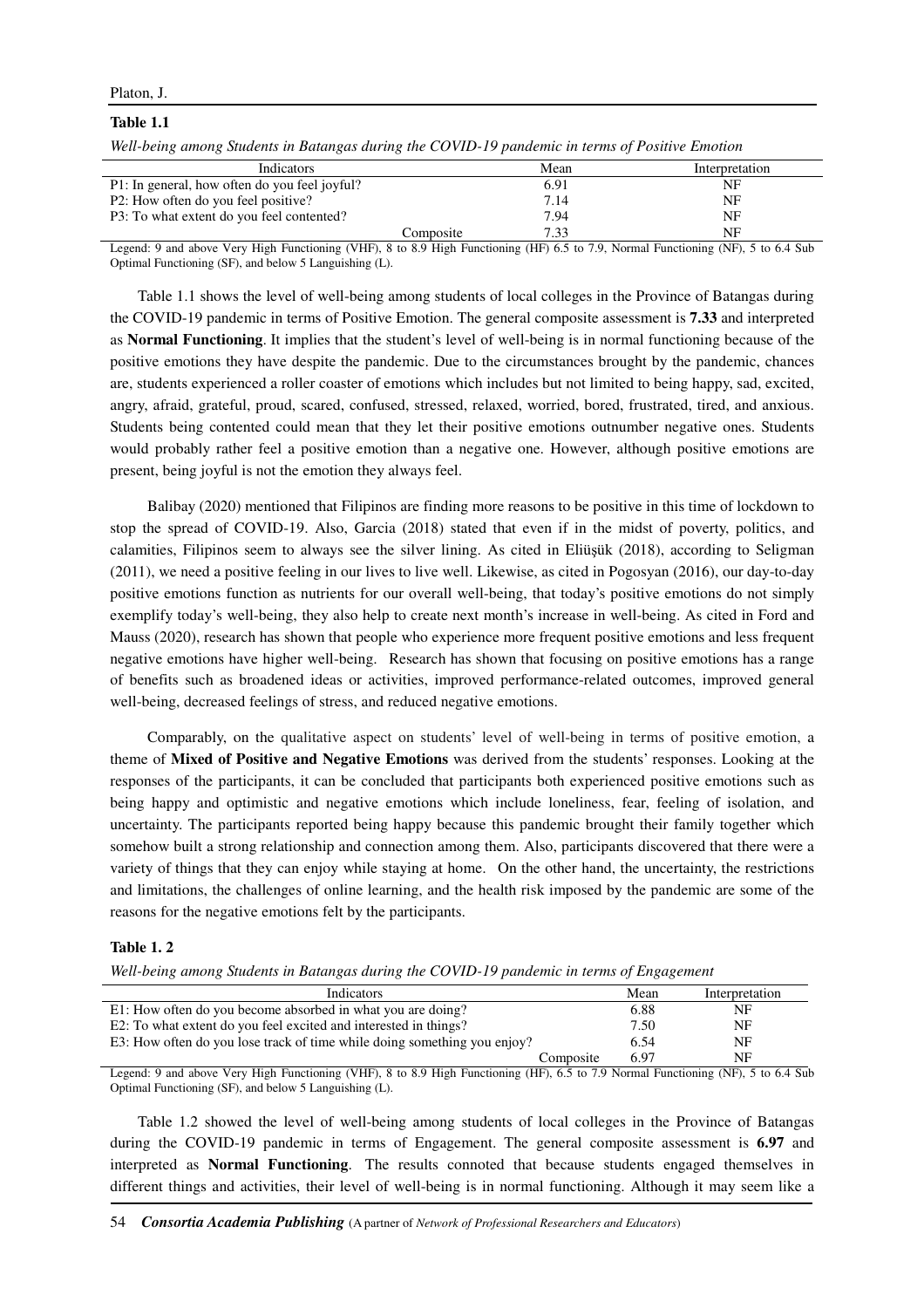tough time when students can't go out freely and enjoy whatever outdoor activities they want, this pandemic opens every opportunity for them and what matters is how they use them. Despite no ostensible end in sight, during this pandemic, everybody has time to do exciting and interesting things they usually don't have time to do. It means that they still enjoy and spend their free time doing a variety of things. Since students have more time for themselves, it enables them to learn more things and developed some new interests to keep themselves busy and energized. It is the best time to make use of the internet to play online games, watch TV series and movies, do creative things, and shop online. There are also things they enjoy doing together with their family members. However, students may also get bored doing them for a long time and tend to jump from one thing to another. Since there are a lot of things to try, they may get absorbed once or twice but not all the time.

As stated by Pascha (2020), activities that meet our need for engagement flood the body with positive neurotransmitters and hormones that elevate one's sense of well-being. This engagement helps us remain present as well as synthesize the activities where we can find calm, focus, and joy.

Comparably, on the qualitative aspect on students' level of well-being in terms of engagement, a superordinate theme, **Varied Activities during the Pandemic** was derived from the responses of the participants. The subordinate themes that emerged from the responses were: **Playing Online Games (Mobile Legends); Watching TV/Drama Series; Engaging in Church-related Activities; Online Shopping; Creating and Watching TikTok Videos; Enhancing Skills, and Completing Academic Requirements**.

The participants enjoyed a variety of activities that keep them sane during the pandemic. The activities they have were mostly indoor activities because outdoor activities were restricted. Also, it can be noted that physical interaction with others is not that required in doing such activities. Some of the participants openly admitted that things such as creating and watching Tiktok videos, shopping online in Lazada, Shoppee, and even Food Panda, are their stress relievers. People need something to enjoy no matter what. People do have their own saving grace to withstand all difficult circumstances. From the responses of the participants, the activities could be one of the saving grace of the participants. To not get drawn by the circumstances, activities that will divert one's focus are necessary. Not all people are indeed alike. Different people have different interests. One can enjoy doing these things while one does not. In these trying times, because physical socialization and interaction are limited, it is not surprising that most people enjoyed activities that involve technology.

# **Table 1.3**

*Well-being among Students in Batangas during the COVID-19 pandemic in terms of Relationship* 

| <b>Indicators</b>                                                                | Mean | Interpretation |
|----------------------------------------------------------------------------------|------|----------------|
| R1: To what extent do you receive help and support from others when you need it? | 7.33 | NF             |
| R2: How satisfied are you with your personal relationships?                      | 7.72 | NF             |
| R3: To what extent do you feel loved?                                            | 7.83 | NF             |
| Composite                                                                        | 7.63 | NF             |

Legend: 9 and above Very High Functioning (VHF), 8 to 8.9 High Functioning (HF), 6.5 to 7.9 Normal Functioning (NF), 5 to 6.4 Sub Optimal Functioning (SF), and below 5 Languishing (L).

Table 1.3 showed the level of well-being among students of local colleges in the Province of Batangas during the COVID-19 pandemic in terms of Relationship. The general composite assessment is **7.63** and interpreted as **Normal Functioning**. The results signify that the support system plays an important role in students' well-being during the pandemic. Having a strong support system helps their well-being to be in normal functioning. Students as they battle with an onslaught of stressors caused by the pandemic rely on their family, friends, workmates, romantic partners, confidants, and companions to ease the weight of the circumstances they are experiencing. Being stuck with their family members opens opportunities to express and to receive love. The support they are receiving from those who play a supportive role to them is probably one of the reasons why they feel loved. However, students may feel and think that they do not always need help because they can manage well their circumstances. Some students are independent hence they can stand on their own.

Pascha (2020) stated that relationships and social connections are crucial to a meaningful life. She added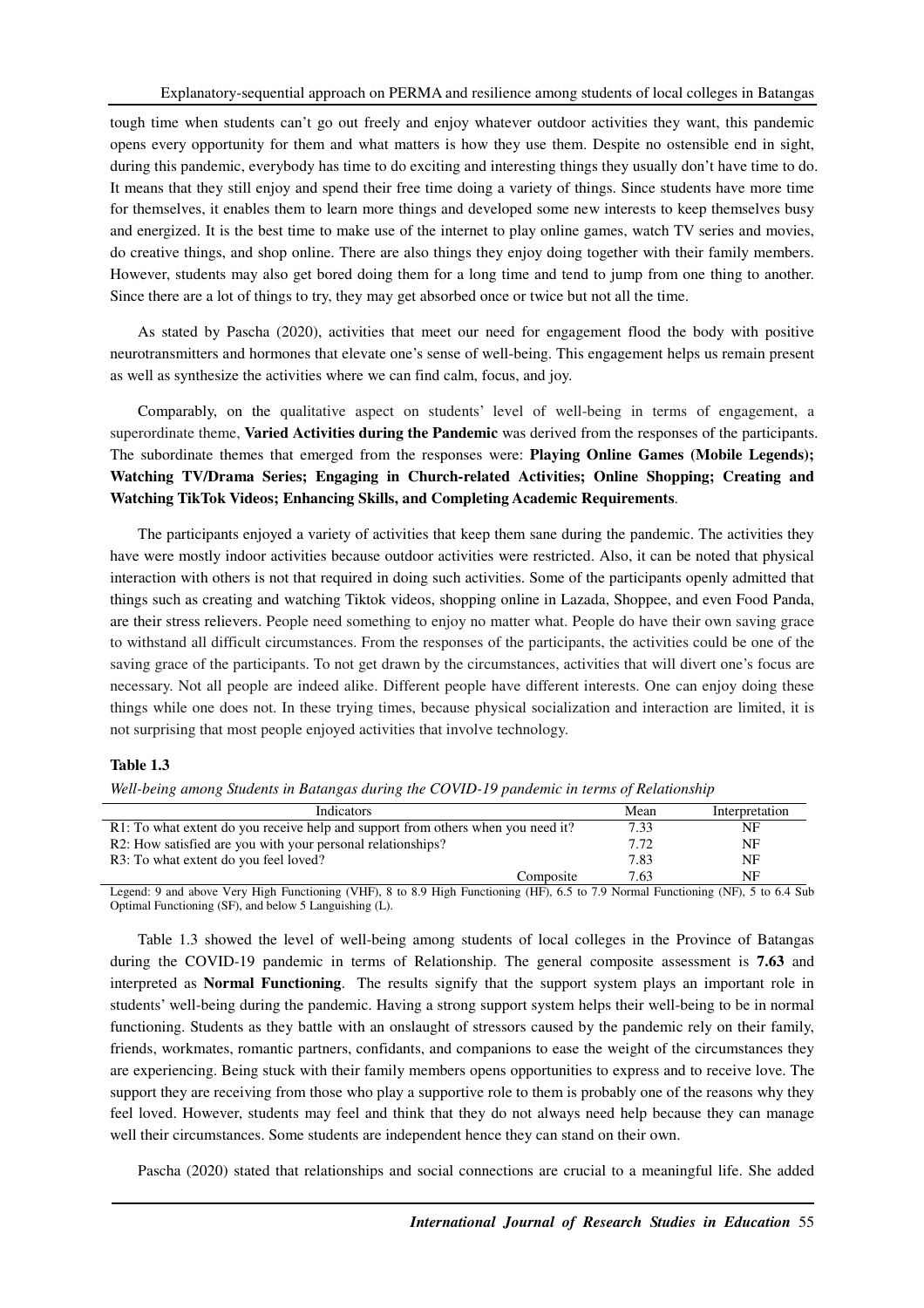that positive relationships with one's parents, siblings, peers, coworkers, and friends are a key ingredient to overall joy. Likewise, as cited in Eliüşük (2018), according to Butler and Kern (2016), as humans we are "social beings" and good relationships form the essence of our well-being. People who have meaningful and positive relationships with others are happier than those who do not have. Forgeard et al. (2011) claimed that relationships are important because people want to be loved and appreciated. Similarly, Tay et al. (2012) stated that social relationships have positive effects on health and individuals' well-being.

Comparably, on the qualitative aspect on students' level of well-being in terms of relationship, a superordinate theme, **Student's Support System** was derived from the responses of the participants. The subordinate themes that emerged from the responses were: **Financial Support from Family; Emotional Support from Friends, Spiritual Support from Church mates.**

Analyzing the responses of the participants, it can be noted that their family is their number one support system. It was followed by their friends and other acquaintances. The participants mentioned that the support their family provides for them is usually financial and emotional. They are like their backup whenever they struggle. One participant even mentioned that her grandfather is even willing to give them food he is about to put in his mouth. This statement is the participant's testimony of how supportive her grandfather is. Participants also get support from their friends who are one of the sources of encouragement. Even the situation does not permit them to occasionally meet, social media is one way to communicate.

Having a support system is important in people's life. Family members are the ones you can always run to whenever you need help. No matter how hard things are, they will never leave your side. Family is the number one supporter because they are matchless, they are your home. Since they see how you struggle, they will help you get through with it. Any type of support anyone can get from their loved ones are significant and helpful. On the other hand, besides family members, friends are always there to be the shoulder to lean on. Through thick and thin, up and down, some friends will always be around to support you. They are the friends who also become your family. Support from these groups of people is what we need during these difficult times.

#### **Table 1.4**

*Well-being among Students in Batangas during the COVID-19 pandemic in terms of Meaning* 

| <b>Indicators</b>                                                                        | Mean | Interpretation |
|------------------------------------------------------------------------------------------|------|----------------|
| M1: To what extent do you lead a purposeful and meaningful life?                         | 7.69 | NF             |
| M2: To what extent do you feel that what you do in your life is valuable and worthwhile? |      | NF             |
| M3: To what extent do you feel you have a sense of direction in your life?               |      | NF             |
| Composite                                                                                | 7.68 | NF             |

Legend: 9 and above Very High Functioning (VHF), 8 to 8.9 High Functioning (HF), 6.5 to 7.9 Normal Functioning (NF), 5 to 6.4 Sub Optimal Functioning (SF), and below 5 Languishing (L).

Table 1.4 shows the level of well-being among students of local colleges in the Province of Batangas during the COVID-19 pandemic in terms of Meaning. The general composite assessment is **7.68** and interpreted as **Normal Functioning**. The results indicated that despite all of these, students were able to lead a purposeful and meaningful life, have a sense of direction, and treasure their life as valuable and worthwhile. They still manage to function well with their life's purpose and meaning being intact. Because of the limitations and restrictions, little things students do all of a sudden become important and worthy. Students have to make sense of what has happened and with all their might find additional meaning in their lives. On the other hand, because of the uncertainty this situation brings, there may be a point in their lives that their goals and aspirations shattered. Lost and confused on which path to take and what decisions to make. Nevertheless, their shattered goals can be fixed once they give themselves a chance to re-evaluate their goals and re-discover their life's purpose and meaning. It is like crafting their life once again.

As cited in Ascenso et al. (2018), meaning provides a sense that one's life matters. Belyh (2019) also agreed that we have to have a "meaning of life" to be happier. Something that keeps us going and that having a meaning just makes life in general easier. Moreover, Alandete (2015) found out that meaning in life and psychological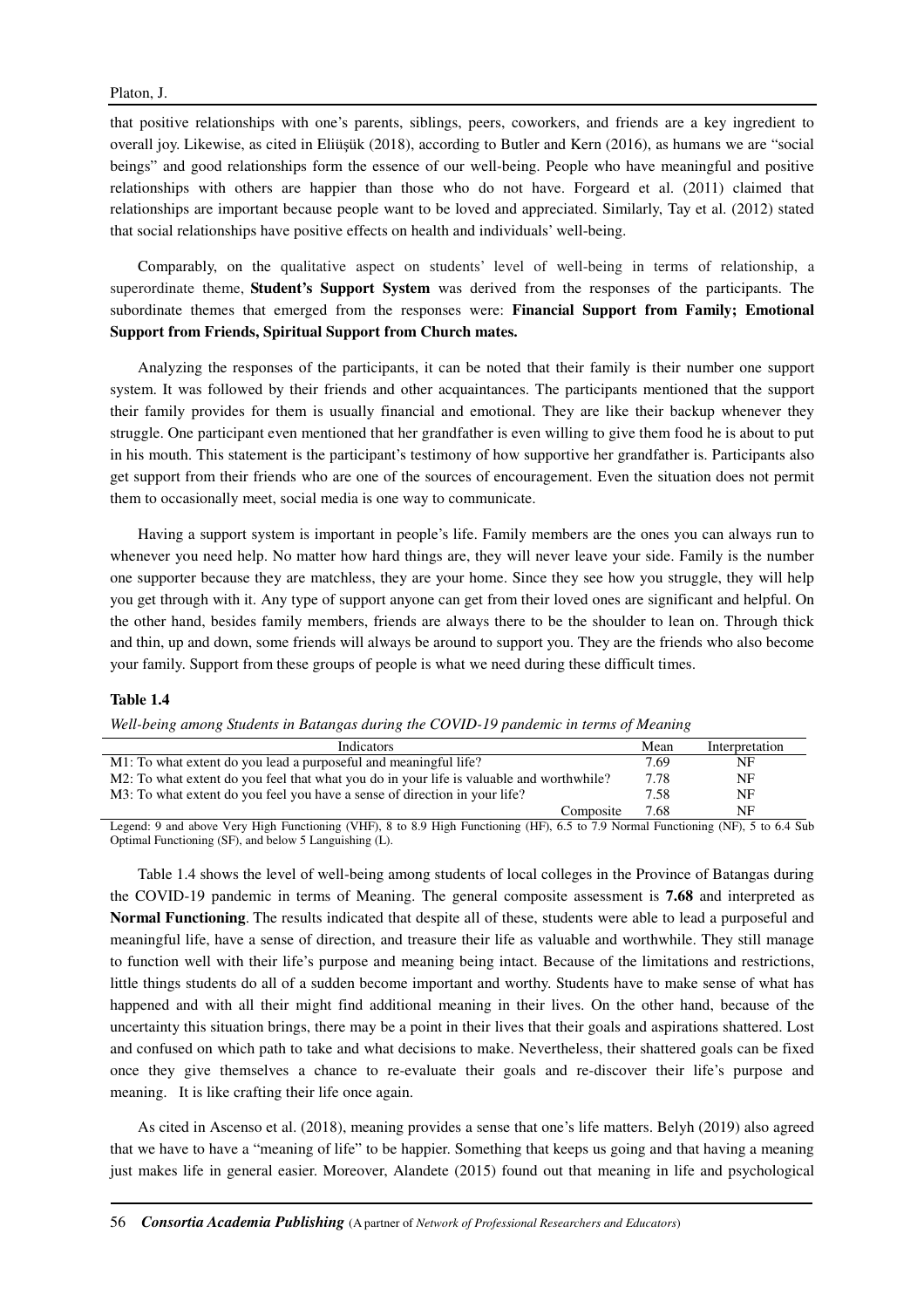well-being is positively and significantly associated variables which indicate that the more experience of life, the greater psychological well-being. Comparably, as cited in Krok (2017), research on different facets of psychological well-being shows that meaning in life is associated with more optimal human functioning and health benefits (Ryff & Singer, 2008), achievement striving (Steger et al., 2008), and global happiness (Ryff & Keyes, 1995).

Comparably, on the qualitative aspect on students' level of well-being in terms of meaning, a superordinate theme, **Students' Realizations of Life during the Pandemic** was derived from the responses of the participants. The subordinate themes that emerged from the responses were: **Clear Life Vision; "Life is Short", and Perseverance against Life's Challenges.** The responses of the participants implied that because of the pandemic, there are realizations from what they have experienced. Realizations in their life's direction, life's meaning, and purpose. Some participants were once carefree, easygoing, and happy-go-lucky with their life. However, because of what they have experienced during the pandemic, they seemed to be enlightened that their objective and sense of direction should be clear to them. The reality hit them that life is short. Participants mentioning that anytime your life could end, that you only live once so should live your life to the fullest, and that one should do whatever makes them happy because life is short so they should enjoy it are the shreds of evidence of their realization. Moreover, participants also realized that in these trying times, being steadfast is what they need. Because of this, they will not consider circumstances as hindrances to achieve their goals.

# **Table 1.5**

|  |  | Well-being among students in Batangas during the COVID-19 pandemic in terms of Accomplishment |  |
|--|--|-----------------------------------------------------------------------------------------------|--|
|  |  |                                                                                               |  |

| <b>Indicators</b>                                                                       | Mean | Interpretation |
|-----------------------------------------------------------------------------------------|------|----------------|
| A1: How much of the time do you feel you are making progress towards accomplishing your | 7.02 | NF             |
| goals?                                                                                  |      |                |
| A2: How often do you achieve the important goals you have set for yourself?             | 7.43 | NF             |
| A3: How often are you able to handle your responsibilities?                             | 7.48 | NF             |
| Composite                                                                               | 7.31 | NF             |

Legend: 9 and above Very High Functioning (VHF), 8 to 8.9 High Functioning (HF), 6.5 to 7.9 Normal Functioning (NF), 5 to 6.4 Sub Optimal Functioning (SF), and below 5 Languishing (L).

Table 1.5 showed the level of well-being among students of local colleges in the Province of Batangas during the COVID-19 pandemic in terms of Accomplishment. The general composite assessment is **7.31** and interpreted as **Normal Functioning**. The results indicated that students having a sense of accomplishment is a big help to their well-being. The progress they have made, the responsibilities they handled well, and the goals they have achieved so far, fuel their eagerness to live well and happy despite the pandemic. Some of the students' responsibilities during this pandemic are to abide by the policies implemented by the authority, help and support their family, and most importantly, to study well. Them being uninfected by the virus, being happy with their family, and them excelling in their academic performance were some of the pieces of evidence that they were able to handle their responsibilities well. However, the feelings of uncertainty, confusion, and being isolated could affect the students' sense of achievement. There may be doubt within them because they are uncertain whether they are moving forward or they are stuck at the moment.

Pascha (2020) stated that having goals and ambition in life can help us to achieve things that can give us a sense of accomplishment and that having accomplishments in life is important to push ourselves to thrive and flourish. Similarly, according to Brhlik (2020), if someone reach their goals, they'll cause a sense of pride and fulfillment. Chasing and achieving feasible goals will bring up other elements of happiness. Reaching an objective will cause a sense of accomplishment, which definitely triggers positive emotions. In a study conducted by Gräbel (2017), it was found out that there is a positive relationship between emotional and psychological well-being and academic achievement.

Comparably, on the qualitative aspect on students' level of well-being in terms of accomplishment, a superordinate theme, **Students' Accomplishments During the Pandemic** was derived from the responses of the participants. The subordinate themes that emerged from the responses were: **Positive Academic Performance;**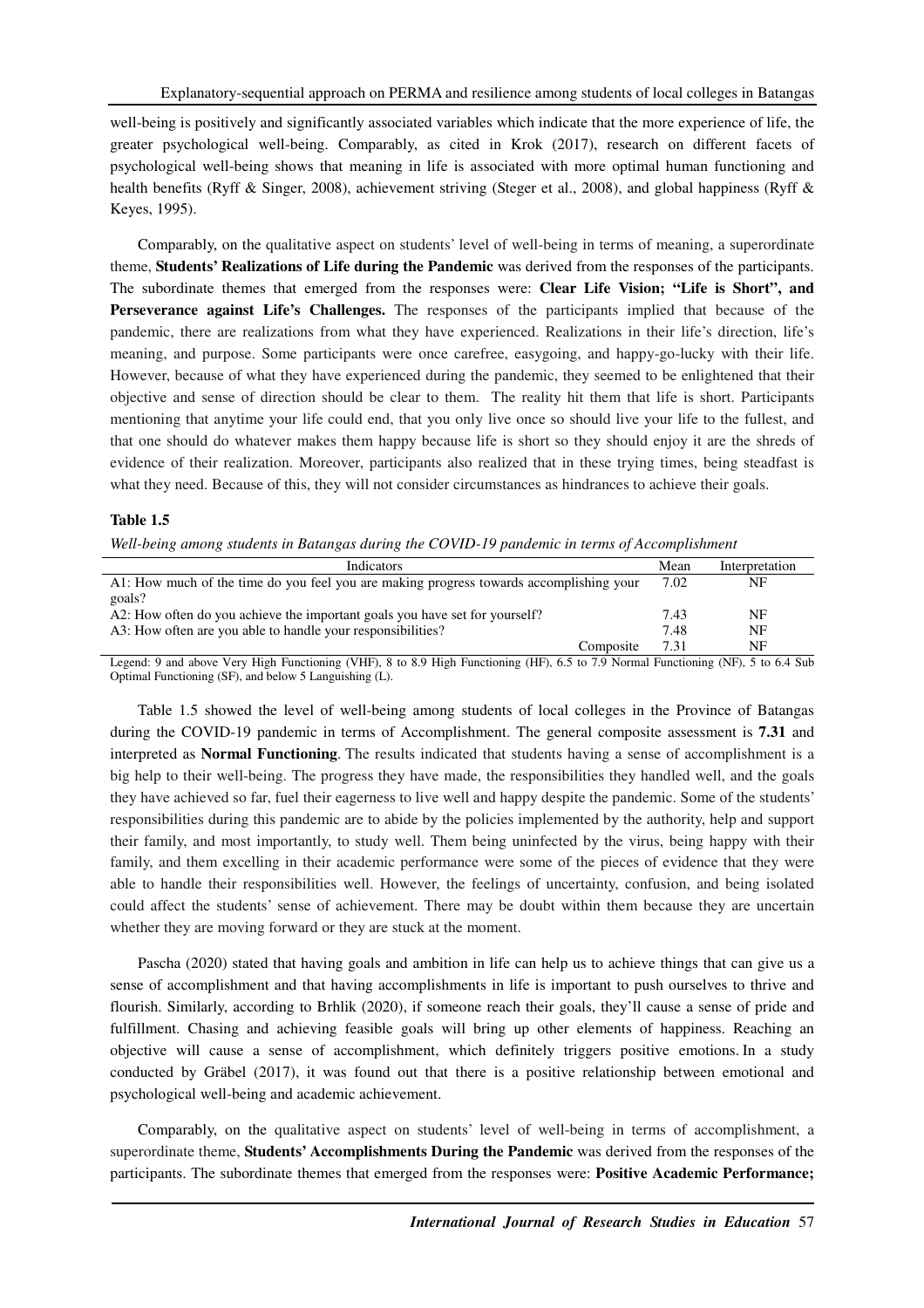# **Complete Academic Requirements; Skills Development; Work-related Achievements, and Contribution for the Family's Achievement.**

The responses of the participants proved that this pandemic is never a hindrance to achieve something. The subordinate themes are the evidence of it. Despite the challenges in the distance and blended learning, participants still managed to have a good academic performance and maintain their names on the Dean's List. Some participants also reported that completing their academic requirements is a big accomplishment for them. Developing and enhancing skills such as learning how to cook, improving drawing skills, being able to face fear, and becoming digitally literate are some of the things participants achieved. Work-related achievements and being able to help their family were also the things that make the participants feel a sense of accomplishment.

# **Table 2**

*Resilience Level among Students of Local Colleges in the Province of Batangas during the COVID-19 pandemic* 

| Indicators                                                   |           | Mean | Interpretation |
|--------------------------------------------------------------|-----------|------|----------------|
| I tend to bounce back quickly after hard times.              |           | 3.55 | <b>NR</b>      |
| I have a hard time making it through stressful events.       |           | 2.55 | LR             |
| It does not take me long to recover from a stressful event.  |           | 3.29 | <b>NR</b>      |
| It is hard for me to snap back when something bad happens.   |           | 2.69 | LR             |
| I usually come through difficult time with little trouble.   |           | 3.27 | <b>NR</b>      |
| I tend to take a long time to get over set-backs in my life. |           | 2.70 | LR             |
|                                                              | Composite | 3.01 | <b>NR</b>      |

Legend: 4.31-5.00 High Resilience (HR), 3.00-4.30 Normal Resilience (NR), and 1.00-2.99 Low Resilience (LR).

Table 2 showed the resilience level among students of local colleges in the Province of Batangas during the COVID-19 pandemic. The general composite assessment is **3.01** and interpreted as **Normal Resilience**. The results connoted that despite the circumstances, students still manage to become resilient. Undeniably, this time is the most uncertain time for them throughout their journey as a student. They have had to overcome significant crises in their studies, family, career, interpersonal, and even intrapersonal. They were able to withstand setbacks, challenges, frustrations, and failures. The result could mean that they have endured those unfortunate circumstances. Or if not overcome, they were able to cope and adapt well to the unprecedented times. They tend to bounce back quickly after hard times probably because of the kind of mindset they have whenever they face difficulties. Engagement activities and a large network of support systems also play an important role. Different coping strategies were also available for them to proactively utilize. Students, instead of floundering or letting things keep them down, they were able to pick themselves up from a downfall. However, there may be students who were able to bounce back quickly but there were also who weren't able to do that. It could mean that some found a pretty good way of dealing with it more quickly than others. Also, it could mean that some are experiencing a minimal amount of stress compare to other. Besides, it may be true that students were able to bounce back quickly but the process is not smooth. Because each has different perceptions about their own problems and it is a case-to-case basis. It all depends on how students look at things. Also, it depends upon the gravity of the situation the students are dealing with. There are instances that it is easy for them to bounce back but there are also times that it was hard to make it through with it.

Cohen (2020) and Hurley (2019) both defined resilience as how well a person can adapt and recover from difficult events in their life. Riopel (2020) added that it is being able to bounce back quickly in times of stress. As cited in McGillivray and Pidgeon (2015), according to DeRoseier et al. (2013), students with higher levels of psychological distress have reported lower levels of resilience. Comparably, on the qualitative aspect on students' resilience level, a superordinate theme, **Students' Resilience and their Coping Strategies** was derived from the responses of the participants. The subordinate themes that emerged from the responses were: **Positive Emotion towards Positive Outcome; Desirable Activities; Support System; Self-Reflection; Life's Meaning and Purpose, and Accomplishments.**

Based on the responses, the participants have different coping strategies to bounce back from stressful situations brought by the pandemic. Some focused on their mindset and emotion Some tried to enjoy desirable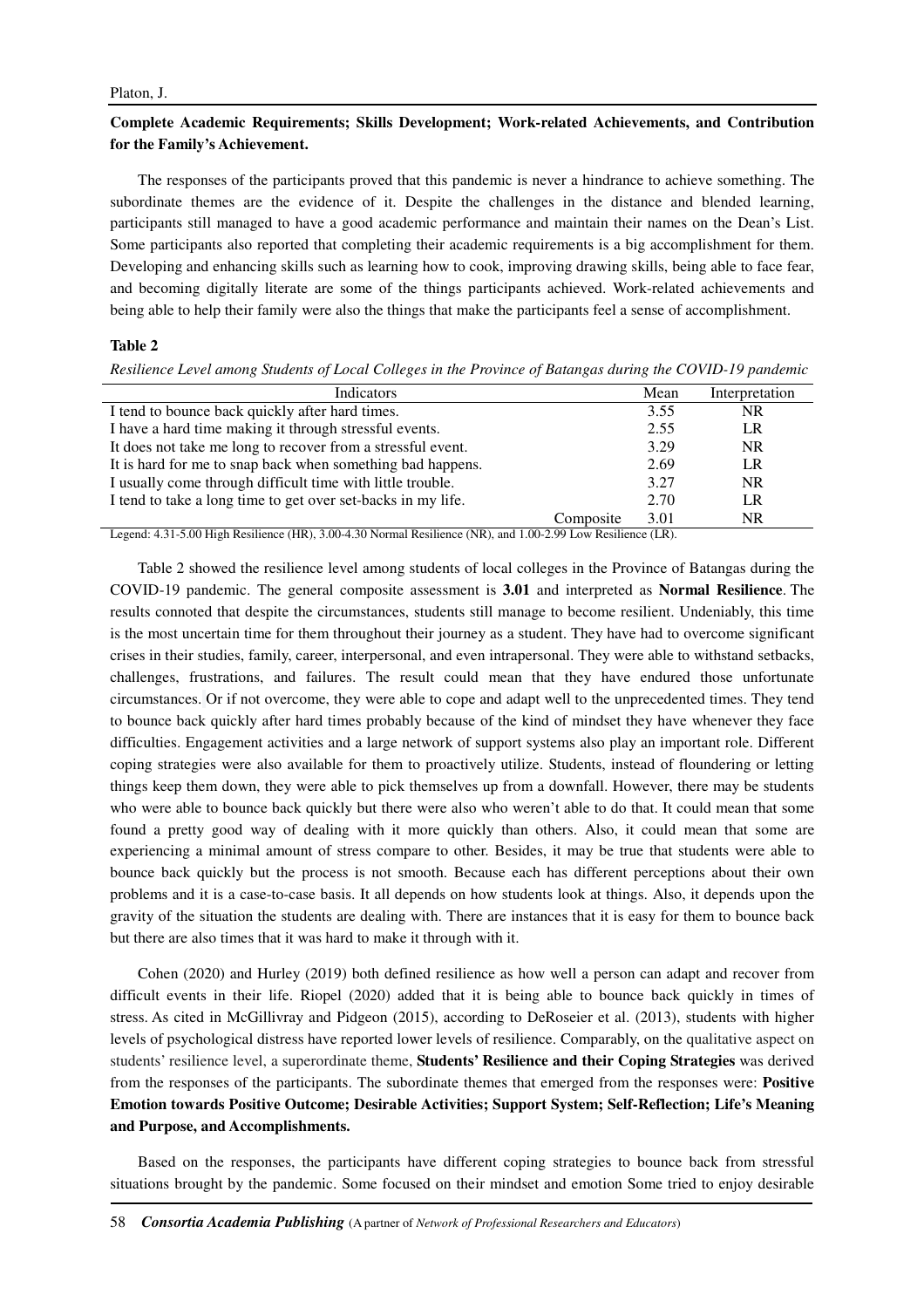activities, some reached their and hands out to their support systems. Some reflected on their life's meaning and purpose. Lastly, some made their accomplishments the reason to move forward. Participants made every aspect of their life to be the reason to come through difficult times.

With all the unexpected stress and adversity this pandemic caused, being resilient is what we need to be able to withstand all of these. Resilience is a big factor for us to get through and overcome difficult circumstances. However, people tend to respond to stress and adversity differently. People used different strategies to cope with them. It depends upon the person on where he or she gets the strength to become resilient. During this pandemic, we must keep doing things that will keep us have a positive outlook in life, continuously develop realistic goals, stay connected, appreciate our wins small or big, and cultivate our life's meaning and purpose. People should maximize the sources of resilience to build, strengthen, enhance, and increase the capacity to become one.

# **Table 3**

|  | Significant Relationship between Well-being and Resilience among Students in Batangas during COVID-19 |  |  |
|--|-------------------------------------------------------------------------------------------------------|--|--|
|  |                                                                                                       |  |  |

|                  | r value   | <i>p</i> value | Decision     | Remarks     |
|------------------|-----------|----------------|--------------|-------------|
| Positive Emotion | $.294***$ | .000           | Reject Ho    | Significant |
| Engagements      | $.204***$ | .000           | Reject<br>Ho | Significant |
| Relationship     | $.274***$ | .000           | Ho<br>Reject | Significant |
| Meaning          | $.236**$  | .000           | Ho<br>Reject | Significant |
| Accomplishment   | $242**$   | .000           | Reject<br>Ho | Significant |

Table 3 showed the test of the Significant Relationship Between the level of well-being and resilience level among students of local colleges in the Province of Batangas during the COVID-19 pandemic. The probability values are all less than the level of significance at .05 thus reject the null hypothesis. It can be concluded that there is a significant relationship between the level of well-being and resilience level among students of local colleges in the Province of Batangas during the COVID-19 pandemic.

The results above connoted that there is a positive or direct association between the level of well-being and resilience level of the students. This implies that the higher the level of well-being, the higher the resilience level and vice versa. It can be noted that the two variables have a reciprocal relationship. There is a significant relationship between the level of well-being in terms of the five elements and resilience level. This could mean that having a positive emotion, being engaged, having a good support system, having a meaning in life, and having a sense of accomplishment is fundamentally associated with having a higher resilience level. This also indicates that the five elements are important variables in improving students' resilience. These elements can be considered as one of the protective factors that are related to resilience.

As cited in Harms et al., (2018), resilience and well-being are fundamentally related and, in some instances, resilience is even measured using well-being instruments (Davydov et al., 2010; Windle, 2011). Some researchers have argued that higher levels of well-being serve as an antecedent of resilience (e.g. Kuntzet al. 2016). There are a number of studies that provide evidence about the relationship between well-being and resilience. Abreu and Blanco (2017), Chow et al. (2018), Fernández et al. (2018), Harms et al., (2018), Kajbafnezhad and Keshi (2015), Li & Hasson (2020), Satici (2016), Svence and Majors (2015), Tomyn and Weinberg (2016), Turner et al. (2017), Wu et al., (2020), and Yu and Chae (2020) all stated that psychological well-being and resilience have positive and significant correlation and relationship. The results of the studies point out that resilience is an important variable in improving psychological well-being and that well-being leads to the increase of resilience and vice versa.

Relative to this, Moreover, as stated by Fernández et al. (2018), positive emotional states lead to higher levels of resilience which means that resilience is partly due to the presence of positive emotions. Comparably, as cited in Wu et al. (2020), resilience and positive emotions might have a reciprocal influence on each other (Smith, 2009), Tugade et al. (2005) argued that positive emotions served an important function in the ability of resilient individuals to rebound from stressful encounters. Tyler (2018) stated that resilience is a key aspect of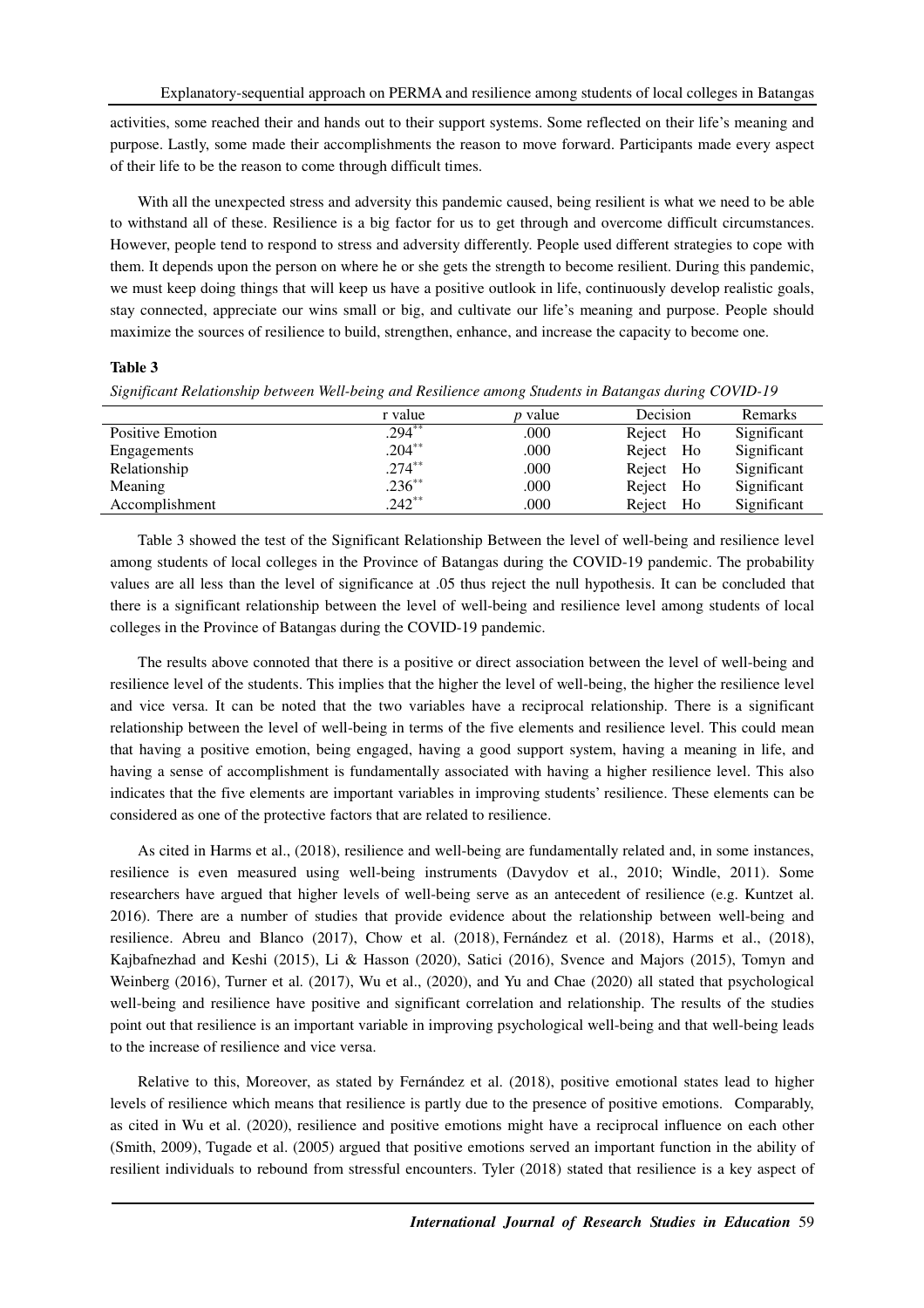engagement because it helps individuals rebound from negative events.

Furthermore, according to Lanquist (2016), research has shown that a strong support system can promote resilience and help someone manage stress during a difficult time. Similarly, Southwick et al. (2016) stated that social support is a key correlate of psychological resilience; however, its effectiveness may vary by the type of support provided and the extent to which it matches an individual's need.

Lastly, as an output of this study, a Mental Health Program utilizing the PERMA Model was made. This program will serve as a guide for the Local Colleges as it promotes students' mental health and resilience.

### **5. Conclusions and Directions for Future Use**

### *5.1 Conclusions*

Based on the aforementioned findings of the study, the following conclusions have been derived:

First, students' level of well-being is in normal functioning because of the positive emotions they have despite the pandemic. Although students experience a roller coaster of emotions, it could mean that they let the positive emotions outnumber negative ones. Also, because they were able to seize every opportunity to engage themselves in different things, do exciting and interesting things they usually don't have time to do, and spent their free time learning more things and developed some new interests to keep them busy and energized. The strong supports system plays an important role in students' well-being during the pandemic. Battling with an onslaught of stressors, students rely on their family, friends, workmates, romantic partner, confidants, and companions. The support they are receiving from those who play a supportive role to them plays a big part for them to withstand circumstances. Relative to this, despite all extraordinary situations that caused uncertainty and confusion, students were able to lead a purposeful and meaningful life, have a sense of direction, and treasure their life as valuable and worthwhile. They still manage to function well with their life's purpose and meaning being intact. Lastly, students having a sense of accomplishment are a big help to their well-being. The progress they have made, the responsibilities they handled well, and the goals they achieved so far, fuel their eagerness to live well and to be happy despite the pandemic.

Second, despite the circumstances, students still manage to become resilient. Having positive emotions, doing desirable activities, maximizing their support system, reflecting on themselves, having a clear vision on their life's meaning and purpose, and appreciating their accomplishments help them overcome and withstood significant crises, setbacks, challenges, frustrations, and failures. They were also able to cope and adapt well to unprecedented times.

Third, that there was a significant relationship between the level of well-being and resilience level among students of Local Colleges in the Province of Batangas. There was a positive or direct association between the level of well-being and resilience level of the students. It implied that the higher the level of well-being, the higher the resilience level and vice versa. It can be noted that the two variables have a reciprocal relationship. Having a positive emotion, being engaged, having a good support system, having meaning in life, and having a sense of accomplishment is fundamentally associated with having a higher resilience level.

Finally, the proposed mental health program is essential and is a great initiative to promote students' mental health and resilience.

# *5.2 Recommendations*

The following are the recommendations offered based on the summarized findings and conclusions drawn:

First, Local Colleges may take initiatives towards guiding students to maintain and improve their well-being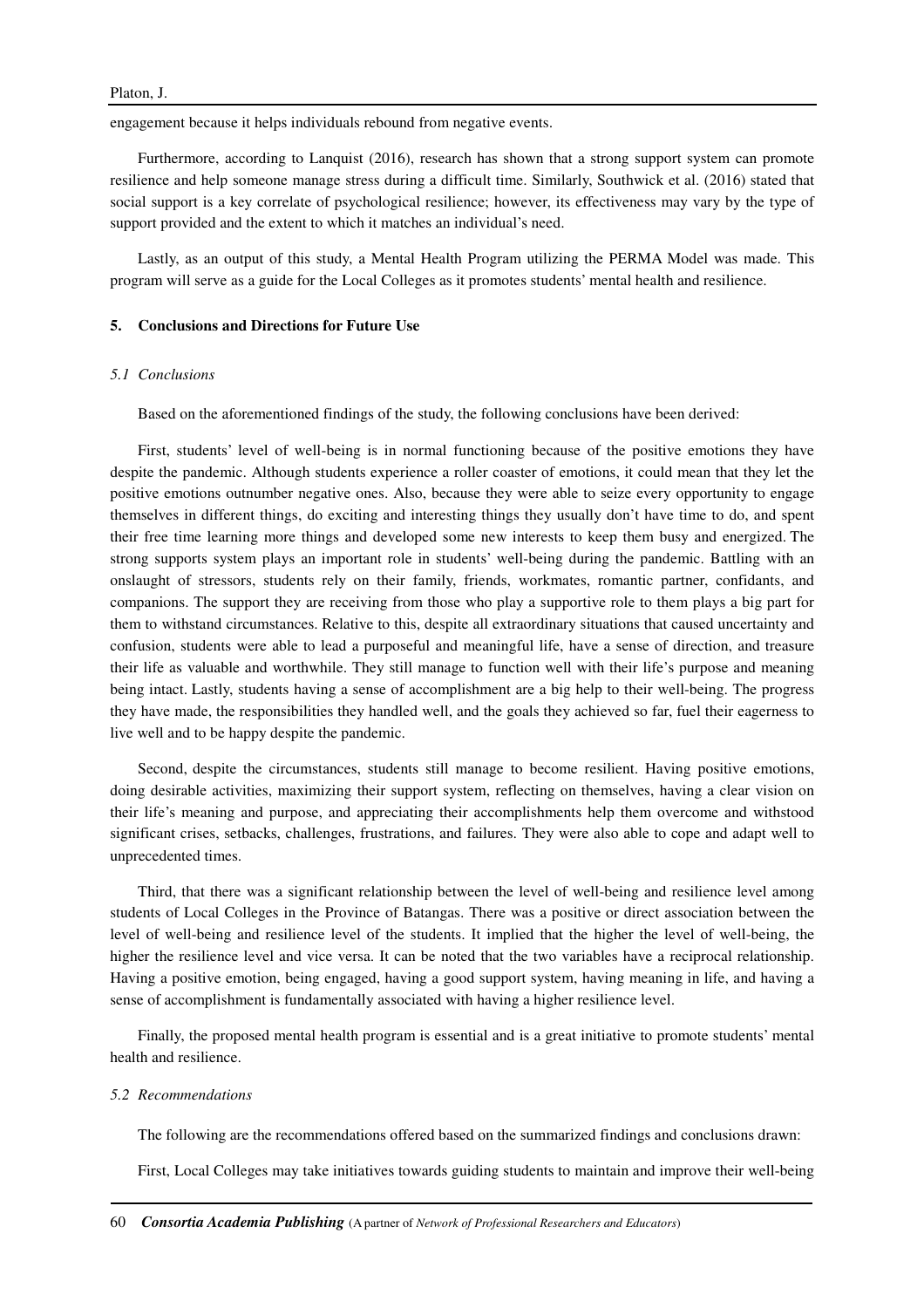using the PERMA model. Students' well-being in terms of PERMA elements were all Normal Functioning despite there are two higher levels after that. Local colleges should aim for a High Functioning or if possible Very High Functioning level of well-being. Local Colleges may also take measures to address concerns that affect students' well-being.

Second, Local Colleges may cultivate resilience more among students through meaningful programs or activities. Students' resilience level is Normal; however, Local Colleges should aim for a High resilience level of students. Students should be equipped with the capacity to adapt skillfully and cope effectively with life's adversity. Besides, Local Colleges may also take action to identify the factors contributing to low resilience.

Third, Local Colleges may opt to utilize other models or frameworks that will reinforce more the relationship of the well-being and resilience. This initiative will be a great stride to continuously and consistently be able to create and foster safe, productive, and positive learning environment. Since well-being and resilience are important factors to prevent the onset of mental health problems as well as potentially lessening the severity of existing mental health problems, Local Colleges may diligently encourage collaborative efforts among the members of the institution to maximize their impact on students' well-being and resilience.

Fourth, Local Colleges may utilize the proposed mental health program or make it tailored-made to ensure that it fits well to the characteristics of students they have. Local Colleges may also use the program as the initial basis to start formulating policies and services to further promote students' mental health.

Lastly, future researchers may utilize other well-being and resilience framework or model to assess students' well-being and resilience levels. Also, they may use this study as a reference for future research about students' well-being and resilience level during the COVID-19 pandemic or any other adversities in life.

# **6. References**

- Abreu, H., & Blanco, A. (2017). The well-being at work and resilience: A study correlation in nursing technicians in hospital. *Revista Psicologia, Diversidade e Saúde, 6*(3), 170-180. https://doi.org/10.17267/2317-3394RPDS.V6I3.1434
- García-Alandete, J. (2015). Does meaning in life predict psychological well-being? An analysis using the Spanish versions of the Purpose-in-Life Test and the Ryff's Scales. *The European Journal of Counselling Psychology*, 3(2), 89-98. https://doi.org/10.5964/ejcop.v3i2.27
- Anderson, G. (2020, October 12). A Generation Defined by the Pandemic. *Inside Higher Ed*. https://www.insidehighered.com/news/2020/10/15/students-continue-be-stressed-about-college-their-fut ures
- Ascenso, S., Perkins, R., & Williamon, A. (2018). Resounding meaning: A perma wellbeing profile of classical musicians. *Frontiers in Psychology*, *9*. https://doi.org/10.3389/fpsyg.2018.01895
- Belyh, A. (2019, November 4). *The perma model: Bringing well-being and happiness to your life*. Cleverism. https://www.cleverism.com/perma-model-bringing-well-being-and-happiness-to-your-life/
- Booth, F. (2019, November 14). *A teacher's tips: Supporting student wellbeing in your classroom*. Medium. https://medium.com/twinkl-educational-publishers/a-teachers-tips-supporting-student-wellbeing-in-your -classroom-9524b39296a
- Butler, J., & Kern, M. L. (2016). The PERMA-Profiler: A brief multidimensional measure of flourishing. *International Journal of Wellbeing*, *6*(3), 1–48. https://doi.org/10.5502/ijw.v6i3.526
- Burns, D., Dagnall, N., & Holt, M. (2020). Assessing the impact of the Covid-19 pandemic on student wellbeing at universities in the United Kingdom: A conceptual analysis. *Frontiers in Education*, *5*. https://doi.org/10.3389/feduc.2020.582882
- Camitan, D. S., & Bajin, L. N. (2021). The importance of well-being on resiliency of Filipino adults during the COVID-19 enhanced community quarantine: A necessary Condition Analysis. *Frontiers in Psychology*, *12*. https://doi.org/10.3389/fpsyg.2021.558930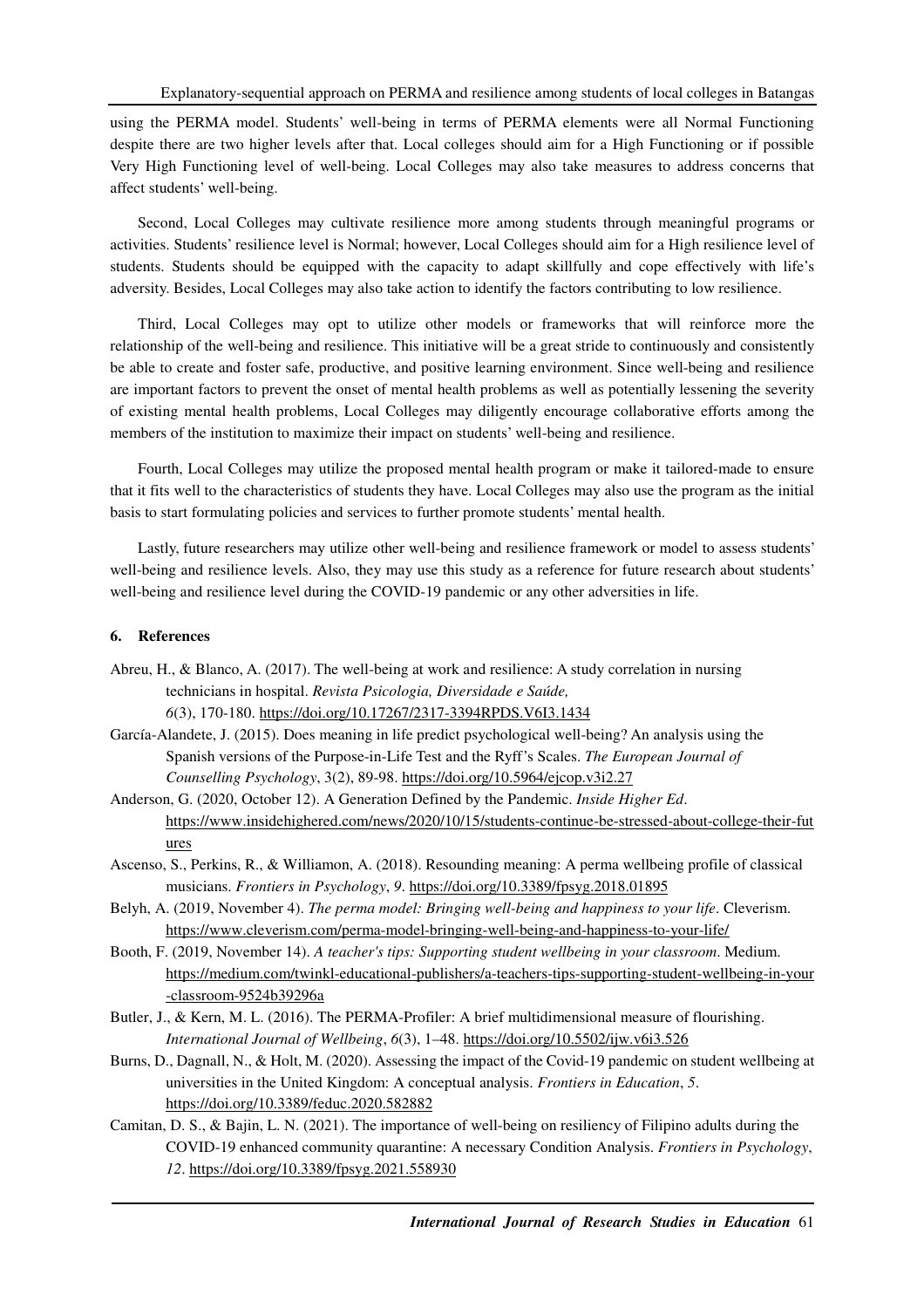- Chow, K. M., Tang, W. K., Chan, W. H., Sit, W. H., Choi, K. C., & Chan, S. (2018). Resilience and well-being of university nursing students in Hong Kong: A cross-sectional study. *BMC Medical Education*, *18*(1). https://doi.org/10.1186/s12909-018-1119-0
- Eliüşük, B. A. (2018). Adaptation of the PERMA Well-being scale into Turkish: Validity and reliability studies. *Educational Research and Reviews*, *13*(4), 129–135. https://doi.org/10.5897/err2017.3435
- Ford, B. & Mauss, I. B. (2020). Emotion experience and well-being. In R. Biswas-Diener & E. Diener (Eds), *Noba textbook series: Psychology.* Champaign, IL: DEF publishers.
- Garcia, R. (2018, August 15). *Understanding the Filipino brand of happiness*. Medium. https://medium.com/humaling/understanding-the-filipino-brand-of-happiness-a7d74c618f1
- Gräbel, B. F. (2017, August). *The relationship between wellbeing and academic achievement: A systematic review*. https://essay.utwente.nl/73514/
- Harms, P. D., Brady, L., Wood, D., & Silard, A. (2018). Resilience and well-being. In E. Diener, S. Oishi, & L. Tay (Eds.), *Handbook of well-being.* Salt Lake City, UT: DEF Publishers.
- Harold Cohen, P. D. (2016, May 17). *What is resilience?* Psych Central. https://psychcentral.com/lib/what-is-resilience#1
- Hurley, K. (2020, December 10). *What is resilience? Your guide to facing life's challenges, adversities, and crises*. Resilience. https://www.resilience.eu.org/2021/07/what-is-resilience-your-guide-to-facing.html
- King-White, D.L. (2019). The role of school counselors in supporting mental health models in schools. *Journal of School Counseling*, *17*(4).
- Kajbafnezhad, H., & Keshi, A. K. (2015). Predicting personality resiliency by psychological well-being and its components in girl students of Islamic Azad University. *i-Manager's Journal on Educational Psychology*, *8*(4), 11–15. https://doi.org/10.26634/jpsy.8.4.3268
- Kashdan, T. B. (2017, October 12). *How many ways can we measure well-being?* Psychology Today. https://www.psychologytoday.com/gb/blog/curious/201710/how-many-ways-can-we-measure-well-bei ng
- Krok, D. (2017). When is meaning in life most beneficial to young People? Styles of meaning in life and well-being among late adolescents. *Journal of Adult Development*, *25*(2), 96–106. https://doi.org/10.1007/s10804-017-9280-y
- Lanquist, L. (2016, August 11). *The power of support systems for people Battling serious illnesses*. SELF. https://www.self.com/story/yes-having-a-support-system-really-does-matter-when-youre-battling-a-ter minal-illness
- Li, Z.-S., & Hasson, F. (2020). Resilience, stress, and psychological well-being in nursing students: A systematic review. *Nurse Education Today*, *90*, 104440. https://doi.org/10.1016/j.nedt.2020.104440
- Malindog-Uy, A., & Anna Rosario Malindog-Uy is Professor of Political Science. (2020, July 19). *COVID-19 impact on mental health OF FILIPINOS*. The ASEAN Post. https://theaseanpost.com/article/covid-19-impact-mental-health-filipinos
- McGillivray, C. J., & Pidgeon, A. M. (2015, February). *Resilience attributes among university students: A comparative study of psychological distress, sleep disturbances and mindfulness*. https://core.ac.uk/download/pdf/236409719.pdf
- Molina-Azorin, J. F. (2016). Mixed methods research: An opportunity to improve our studies and our research skills. *European Journal of Management and Business Economics*, *25*(2), 37–38. https://doi.org/10.1016/j.redeen.2016.05.001
- Mulder, P. (2018). PERMA Model. https://www.toolshero.com/psychology/perma-model/
- Nelson, M., Tarabochia, D., & Koltz, R. (2015). *PACES: A model of Student Well-being Mark D. Nelson, dawn ...* https://files.eric.ed.gov/fulltext/EJ1079029.pdf
- Pascha, M. (2020). *The PERMA Model: Your Scientific Theory of Happiness*. Positive Psychology. https://positivepsychology.com/perma-model/
- Pogosyan, M. (2016, November 6). *Positive emotions and well-being*. Psychology Today. https://www.psychologytoday.com/intl/blog/between-cultures/201611/positive-emotions-and-wellbeing Quadra-Balibay, A. (2020, April 21). Quarantine Survey says Filipinos feel more positive emotions, concern for
- 62 *Consortia Academia Publishing* (A partner of *Network of Professional Researchers and Educators*)